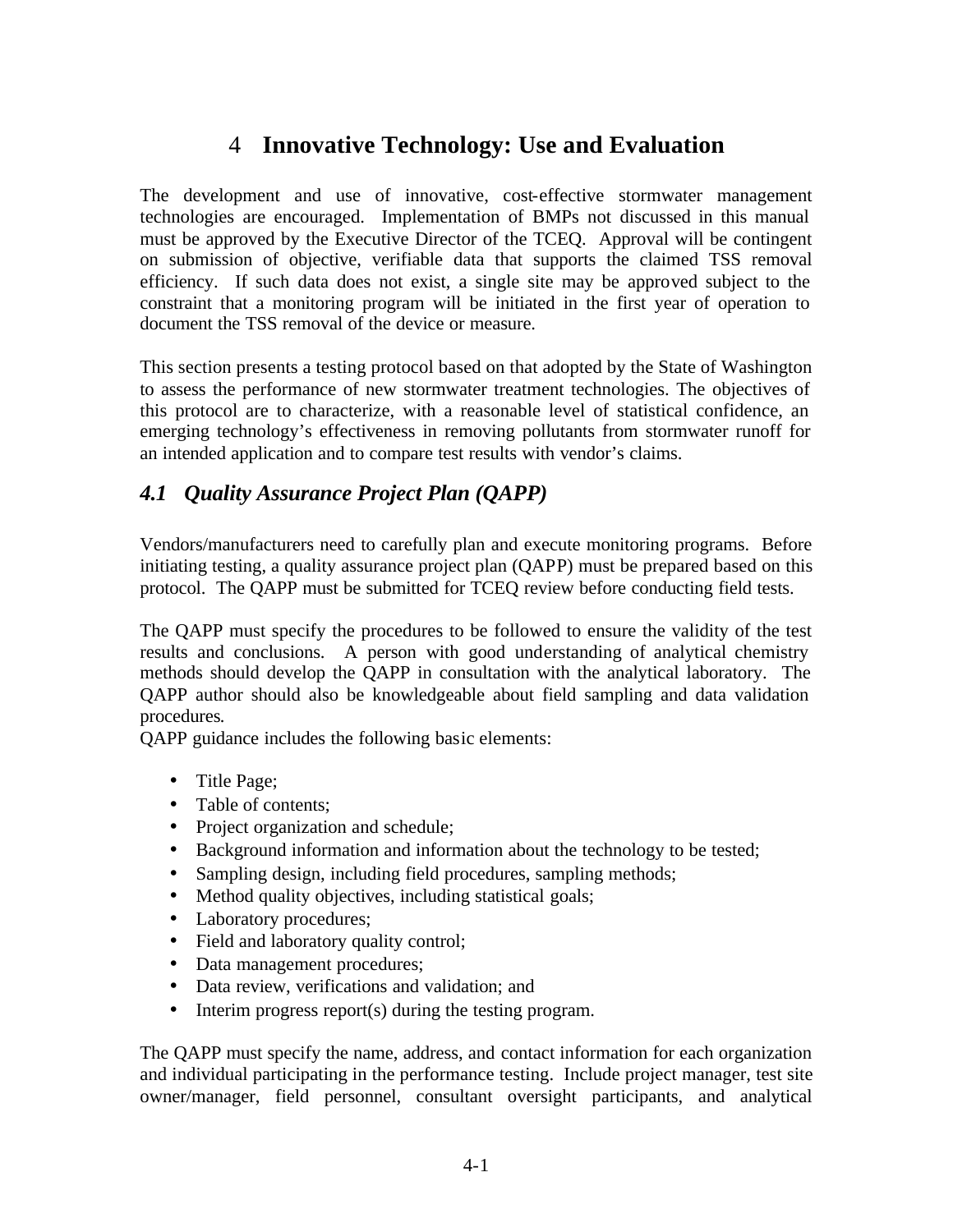laboratory that will perform the sample analyses. Identify each study participant's roles and responsibilities and provide key personnel resumes. In addition, provide a schedule documenting when the vendor's equipment will be installed, the expected field testing start date, projected field sampling completion, and final project report submittal. The TCEQ will review and approve the QAPP prior to the start of field testing. It is recommended that time be allocated for initial startup and testing of the treatment system and monitoring equipment. Vendors should allow up to three months for QAPP review and approval.

## *4.2 Information about the Technology*

At a minimum, include the following information to support the assessment of the technology:

- Describe how the technology functions in treating stormwater runoff. Include information about physical, chemical, or biological treatment processes such as filtration, adsorption/absorption, settling, or inertial separation that may be involved in the treatment process.
- Physically describe each treatment system component. Include a description of the specific unit to be tested as well as information about how this unit relates to other units offered by the vendor. The physical description should include: 1) engineering plans/diagrams showing each of the functional components, construction materials (including filter media, absorbent, or other media that may be part of the treatment system), equipment dimensions, and each component's capacity (e.g., hydraulic capacity, sediment storage, floatables/debris storage); 2) explain any site or installation requirements such as necessary soil characteristics, hydraulic grade requirements, depth to groundwater limitations, or utility requirements; and 3) pretreatment recommendations, if necessary.
- Summarize ava ilable performance information. This section should state the vendor's claims regarding the system's ability to remove or reduce specific stormwater pollutants for specific land uses. Include any bench-scale testing to support the performance claims. Wherever possible, include information about anticipated performance in relation to climate, design storm, and/or site conditions.
- Describe the manufacturer's recommended operation and maintenance procedures, including both preventative maintenance procedures to be implemented during the course of the field test as well as long-term maintenance. Provide a description of personnel, supplies, replacement materials and/or parts availability (e.g., filter media) and equipment needed to operate and maintain the facility. Include a recommended maintenance schedule and identify access ports and dimensions provided to facilitate maintenance. Also, identify any special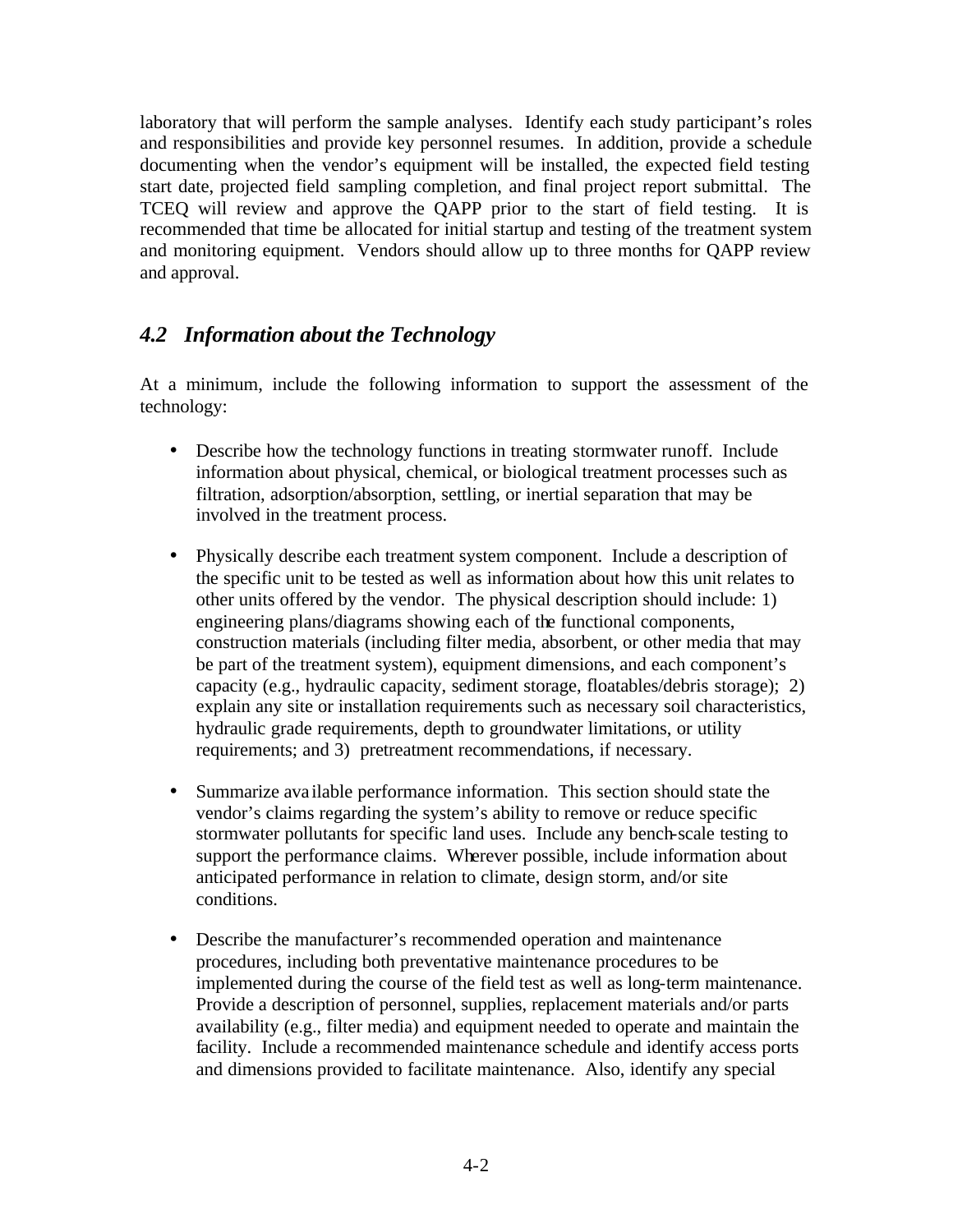disposal requirements associated with spent media, absorbents, or other material to be generated during routine cleaning/maintenance operations.

- Include raw material specifications for all treatment media to ensure the quality control of this fundamental component.
- Summarize any limitations or pretreatment requirements of the technology, as well as any advantages over approved technologies.
- Identify any restrictions related to the size of the catchment area.

### Sampling Design Considerations

This section describes test procedures that can be used to evaluate vendor's performance claims. This protocol specifies that field testing be conducted for at least 12 rainfall events. Sizing of the test facility must be based on meeting applicable performance goals at the design flow rate coinciding with treating at least 90 percent of runoff volume. It is recommended that sampling events be evenly distributed over the monitoring period to capture seasonal influences on storm conditions and system performance.

Select field test sites that are consistent with the technology's intended applications (land uses) that will provide influent concentrations typical of stormwater for those land use types. Describe how the treatment technology was selected and designed for the specific field test site. Include manufacturer sizing methodology and any deviations from sizing methods. Include the following information on the test site:

- Field test site catchment area, land uses (roadway, commercial, high-use site, residential, industrial, etc.) and impervious cover.
- Describe potential pollutant sources in the catchment area (e.g., parking lots, roofs, landscaped areas, sediment sources, exterior storage or process areas).
- Baseline stormwater quality information to characterize conditions at the site. For sites that have already been developed, it is recommended that baseline data be collected to provide a sizing basis for the device, and to determine whether site conditions and runoff quality are conducive to performance testing.
- Site map showing catchment area, drainage system layout, and treatment device and sampling equipment locations.
- Catchment flow rates (i.e., water quality design flow and 2-year rate).
- Make, model, and capacity of the treatment device.
- Identify bypass flow rates and/or flow splitter designs necessary to accommodate the treatment technology.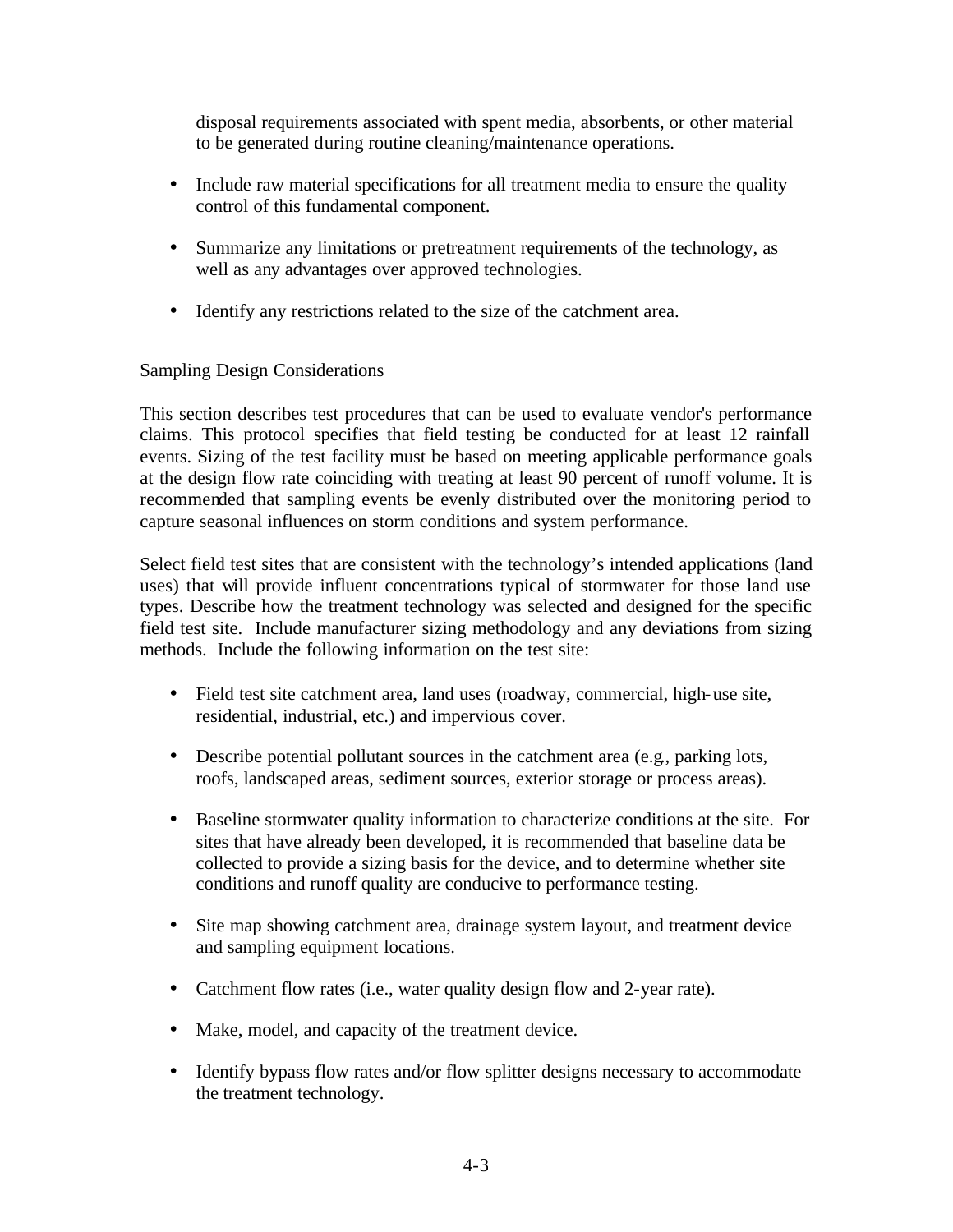- Describe pretreatment system, if required by site conditions or technology operation.
- Determine site adequacy for sampling, flow measurement access, and telephone/AC power, if needed.
- Describe any known adverse site conditions such high ground water, erosion, high spill potential, illicit connections to stormwater catchment areas, industrial runoff, etc.

The following vendor equipment field testing criteria have been established:

| <b>Feature</b>                         | Criteria                                         |
|----------------------------------------|--------------------------------------------------|
| Number of storm events, minimum        | At least 12 events                               |
| Minimum storm depth for any rain event | $0.15$ inches                                    |
| Antecedent dry-period                  | $\overline{72}$ hours minimum with less than 0.1 |
|                                        | inches of rain                                   |
| Minimum storm duration                 | None, as long as above criteria are met          |
| Minimum storm intensity                | None, as long as above criteria are met          |

# *4.3 Stormwater Field Sampling Procedures*

This section describes field sampling procedures that will be implemented to ensure the quality and representativeness of the collected samples. Included in this discussion are sampling methodology (e.g., discrete versus composite sampling), flow monitoring, sample handling, and field QA/QC.

*Sampling methods*. Samples must be collected using automatic samplers. The responsible project professional should certify that the sampling equipment and their location are likely to achieve the desired sample representativeness, aliquots, frequency, and compositing at the desired influent/effluent flow conditions.

The effectiveness of new treatment technologies will be determined using automatic flow-weighted composite sampling. Samples are to be collected over the storm event duration and composited in proportion to flow. This sampling method will generate an event mean concentration and can be used to determine the TSS removal on an average annual basis. For this method, samples should be collected over the entire runoff period. As a guideline, at least 10 aliquots should be composited, covering at least 75 percent of each storm's total runoff volume up to the design storm volume.

*Sampling locations*. Provide a site map showing all monitoring/sampling station locations and identify the equipment to be installed at each site. To accurately measure system performance, samples must be collected from both the inlet and outlet from the treatment system. Sample the influent to the treatment technology as close as possible to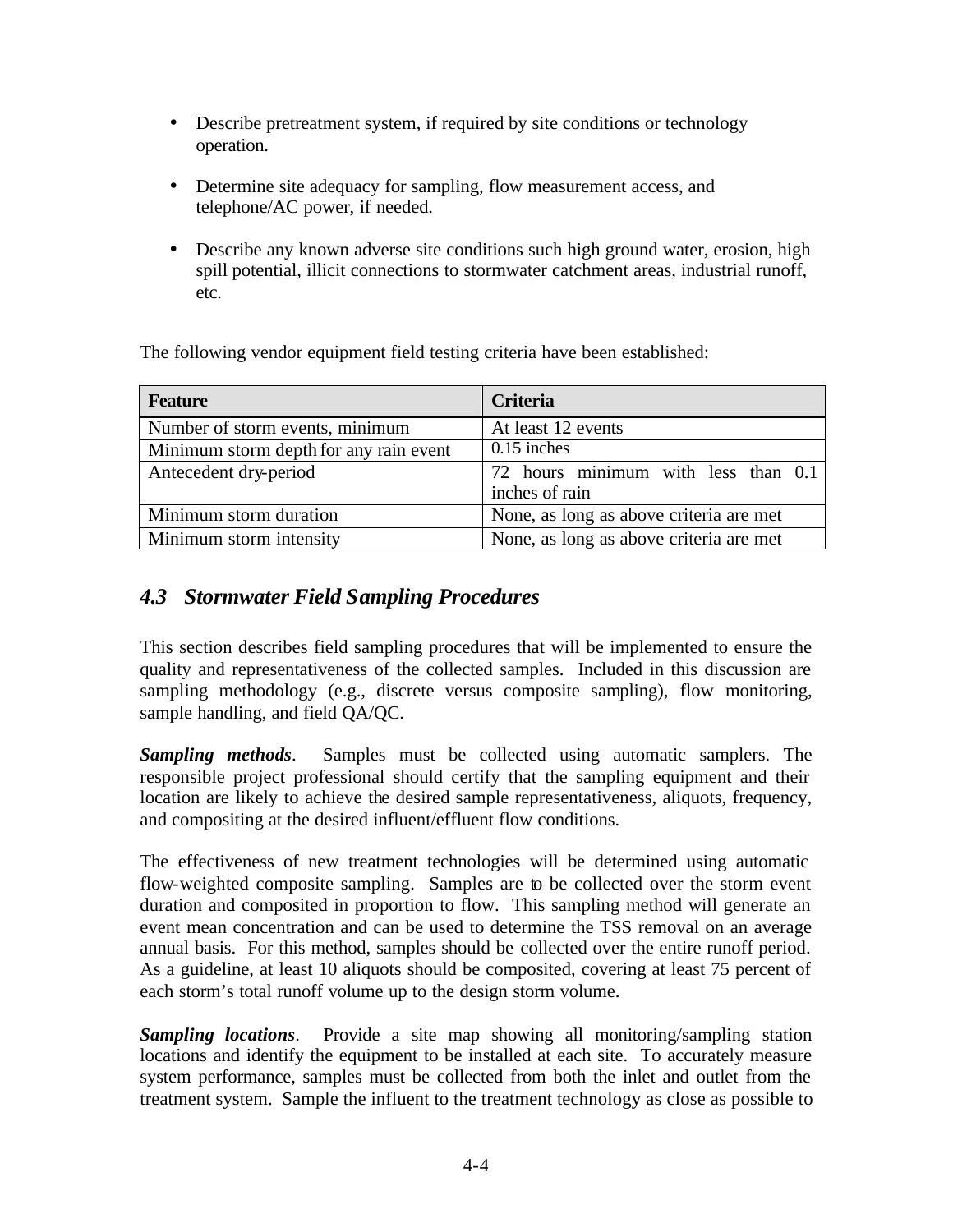the treatment device inlet. Samples should represent the total runoff from the catchment area and should not include debris and large particles. To ensure that samples represent site conditions, design the test site so that influent samples can be collected from a pipe that conveys the total influent to the unit. To avoid skewing influent pollutant concentrations, sample the influent at a location unaffected by accumulated or stored pollutants in, or adjacent to, the treatment device.

Sample the effluent at a location that represents the treated effluent. If bypass occurs, bypass flows must be measured and bypass loadings calculated using the pollutant concentrations measured at the influent station. In addition, be aware that the settleable or floating solids, and their related bound pollutants, may become stratified across the flow column in the absence of adequate mixing. Samples should be collected at a location where the stormwater flow is well-mixed.

*Sampler installation, operation, and maintenance*. In this section, provide a detailed sampling equipment description (make and model) as well as equipment installation, operation, and maintenance procedures. Discuss sampler installation (e.g., suction tube intake location relative to flow conditions at all sampling locations, field equipment security and protection), how the automatic sampler will be programmed (e.g., proposed sampling triggers and flow pacing scheme), and equipment maintenance procedures. Samplers must be installed and maintained in accordance with manufacturer's recommendations. Indicate any deviations from manufacturer's recommendations. Provide a sampling equipment maintenance schedule. When developing the field plan, pay particular attention to managing the equipment power supply to minimize the potential for equipment failure during a sampling event.

*Flow monitoring:* Flow into and out of the treatment device must be measured and recorded on a continuous basis over the sampling event duration. Depth-measurement devices and area/velocity measurement devices are the most commonly used flow measurement equipment. The appropriate flow measurement method depends on the nature of the test site and the conveyance system. For offline systems or those with bypasses, it may be necessary to measure flow at the bypass as well as at the inlet and outlet. Describe the flow monitoring equipment (manufacturer and model number), maintenance frequency and methods, and expected flow conditions (e.g., gravity flow or pressure flow) at the test site. For offline flow describe the flow splitter to be used and specify the bypass flow set point. Identify site conditions, such as backwater conditions that could affect sample collection or flow measurement accuracy. It is recommended that sampling/monitoring sites be established at locations where gravity flow conditions exist, because it is difficult to obtain accurate flow measurements with existing flow measuring equipment under backwater conditions. Flow should be logged at a 5-minute intervals.

*Note: For flow-through type devices, flow measurement at the inlet may be used to represent outlet flow.*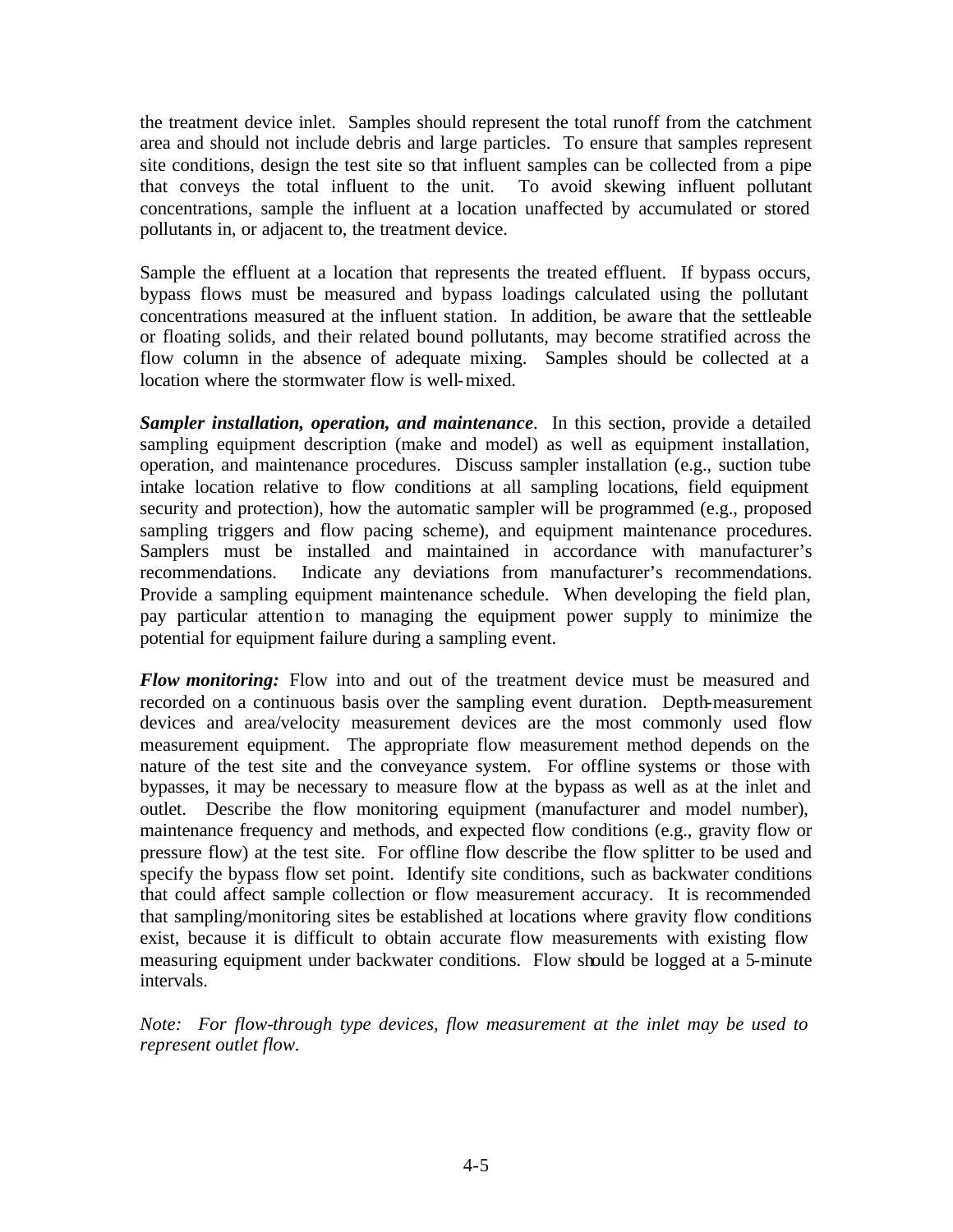**Rainfall monitoring:** Rainfall should be measured and recorded at 5-minute intervals during each storm event from a representative site. Indicate the type of rain gauge that will be used (e.g., an automatic recording electronic rain gauge, such as a tipping bucket connected to a data logger, that records rainfall depths in 0.01 inch increments), provide a map showing the rain gauge location in relation to the test site, and describe rain gauge inspection and calibration procedures and schedule. Equipment must be installed and calibrated in accordance with manufacturer's instructions. At a minimum, the rain gauge should be inspected and if necessary, maintained monthly. If the onsite rainfall monitoring equipment fails during a storm sampling event, data from the next-closest representative monitoring station may be used to determine whether the event meets the defined storm criteria. Any deviations from the protocol must be clearly identified.

**Sampling for TSS:** This protocol defines TSS as matter suspended in stormwater, excluding litter, debris, and other gross solids exceeding 500 microns in diameter (larger than medium-sized sand). Conceptually this is consistent with the "Standard Methods" approach for analyzing suspended solids, which excludes large particles if it is determined that their inclusion is not desired.

To determine percent TSS reduction, the samples must represent the vertical cross section (be a homogeneous or well-mixed sample) of the sampled water at the influent and the effluent of the device. The selection of the sampling location, its homogeneity, and placement of and sizing of the sampler tubing in the stormwater must be conducted with care to ensure the desired representativeness of the sample and the stormwater stream.

*Particle Size Distribution (PSD)*: Treatment technologies must be capable of removing TSS across the size fraction range typically found in urban runoff. Field data show most TSS particles are smaller than 125 microns.

If there is any question about the representativeness of a proposed site, the vendor may analyze TSS and PSD prior to installing the treatment device. The PSD results of this test program will then be compared with the PSD used in sizing the treatment device to confirm the design basis of the device.

Of the analytical procedures available, the Coulter Counter (model 3) is recommended, although the newer laser-diffraction instruments may also provide sufficient sensitivity for particle sizes below 250 microns. Sieves may be also be used to quantify the particulate fraction beyond the range of the instruments.

#### **Accumulated Sediment Sampling Procedures**

As appropriate to demonstrate facility performance, and to confirm the stormwater sampling-based percent removal data, measure the sediment accumulation rate. Practical measurement methods would suffice, such as measuring sediment depth, immedia tely before each sediment cleaning and when testing is completed.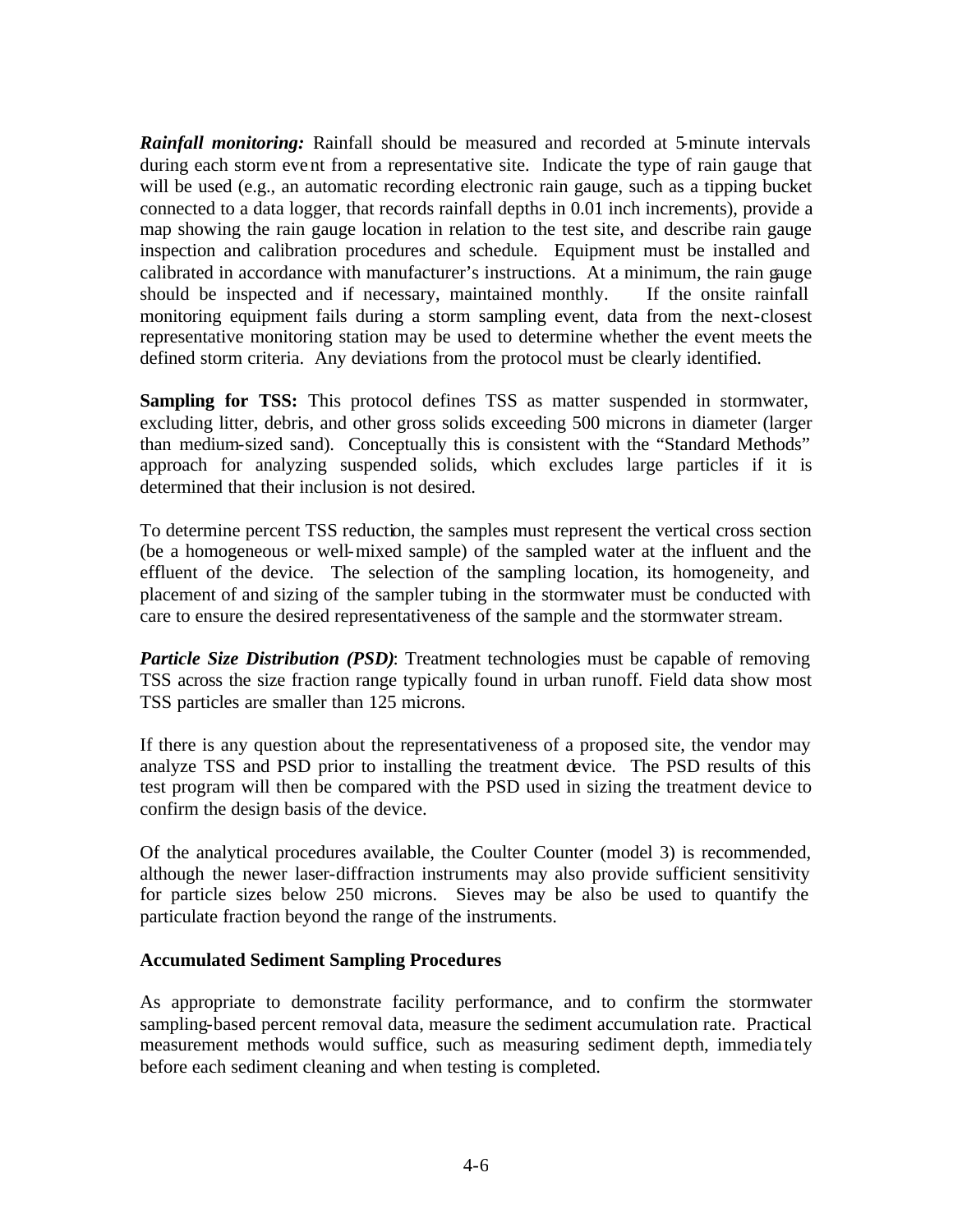The sediment sample should be a composite from several grab samples (at least four) collected from various locations within the treatment system to ensure that the sample represents the total sediment volume in the treatment system. For QA/QC purposes, collect a field duplicate sample (see following section on field QA/QC). The sediment sample should be kept at  $4^{O}$  C during transport and storage prior to analysis. If possible, remove and weigh (or otherwise quantify) the sediment deposited in the system. Quantify or otherwise document gross solids (debris, litter, and other large material). Volumetric sediment measurements and analyses should be useful in determining maintenance requirements, TSS mass balance, and whether the sediment quality and quantity are typical for the application.

### **Field QA/QC**

The field QA/QC section describes the measures that will be employed to ensure the representativeness, comparability, and quality of field samples. Field QA/QC should include the elements listed below:

*Equipment calibration*. Describe the field equipment calibration schedule and methods, including automatic samplers, flow monitors, and rainfall monitors. The accuracy of the flow meters is very important so their calibration should be carefully conducted by the site professional in accordance with manufacturer's recommendations.

*Recordkeeping.* Maintain a field logbook to record any relevant information noted at the collection time or during site visits. Include notations about any activities or issues that could affect the sample quality (e.g. sample integrity, test site alterations, maintenance activities, and improperly functioning equipment). At a minimum, the field notebook should include the date and time, field staff names, weather conditions, number of samples collected, sample description and label information, field measurements, field QC sample identification, and sampling equipment condition. Also, record measurements tracking sediment accumulation. In particular, note any conditions in the tributary basin that could affect sample quality (e.g., construction activities, reported spills, other pollutant sources). Provide a sample field data form in the QAPP.

## *4.4 Full-Scale Laboratory Studies*

Except as discussed in the paragraphs below, laboratory testing may precede or augment but cannot entirely replace field testing. Laboratory data are generally useful because data can be generated under controlled conditions, in considerably less time than field tests, and under easily modified design conditions.

Laboratory testing can be conducted to demonstrate TSS removal at peak design flow rates. The vendor should provide detailed test facility descriptions (photos, illustrations, process/flow diagrams), including all relevant factors such as treatment and hydraulic design flow and loading rates on a unit basis (e.g., gallons per minute per square foot), dead storage/detention volumes, inspection protocols to determine when maintenance is needed, maintenance performed during testing, and media type/quantity/thickness.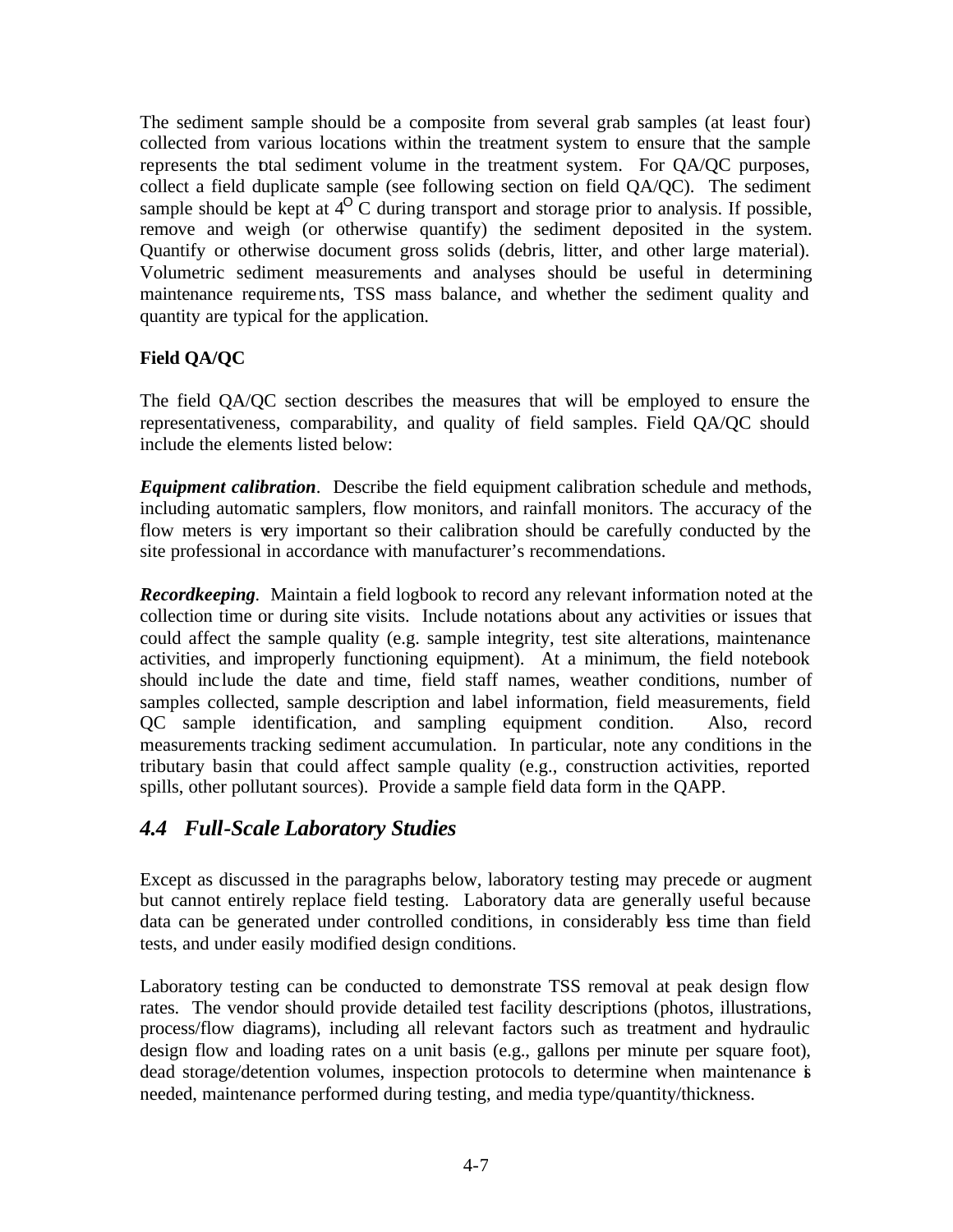Laboratory tests should be conducted under the following conditions:

- Constant flow rates of 75, 100, and 125 percent, plus or minus 10 percent, of the manufacturer's facility design hydraulic loading rate or design hydraulic velocity rate.
- For TSS removal testing, the TSS added to laboratory water should approximate "typical" runoff PSDs for the treatment application (land use). U.S. Silica Sil-Co-Sil 106 ground silica can be used to represent a typical PSD. Other materials that more closely simulate "typical" runoff PSD can also be used.
- At a minimum, complete two tests each at 100 and 200 mg/L TSS influent concentration range.

Do not clean filters or settling chambers between tests, unless required under vendor's normal maintenance schedule. Comply with testing and reporting protocols described above. After the TSS tests are completed, test the facility's maximum hydraulic loading rate to check for TSS resuspension and washout (negative removal efficiency). This test shall be conducted with the facility's treatment capability fully utilized (that is, at the time maintenance would be normally be performed, such as when the sediment settling area is full or filter media is saturated). If washout occurs, determine the flow rate where washout begins, and provide for bypassing flows exceeding this flow rate in design guidelines.

## *4.5 Laboratory QA Procedures*

Laboratories performing stormwater sample analysis must be certified by a national or state agency regulating laboratory certification or accreditation programs. Each laboratory sheet should include the sampling date, the preservation date if applicable, the analysis date, and whether the sample is a QC sample. A table should be provided that shows how laboratory numbers correspond to each site.

## *4.6 Data Management Procedures*

Include a quality assurance summary with a detailed case narrative that discusses problems with the analyses, corrective actions if applicable, deviations from analytical methods, QC results, and a complete definitions list for each qualifier used. Specify field/laboratory electronic data transfer protocols (state the percent of data that will undergo QC review) and describe corrective procedures. Corrections to data entries should include initials of the person making the correction and the date it was corrected. Indicate where and how the data will be stored.